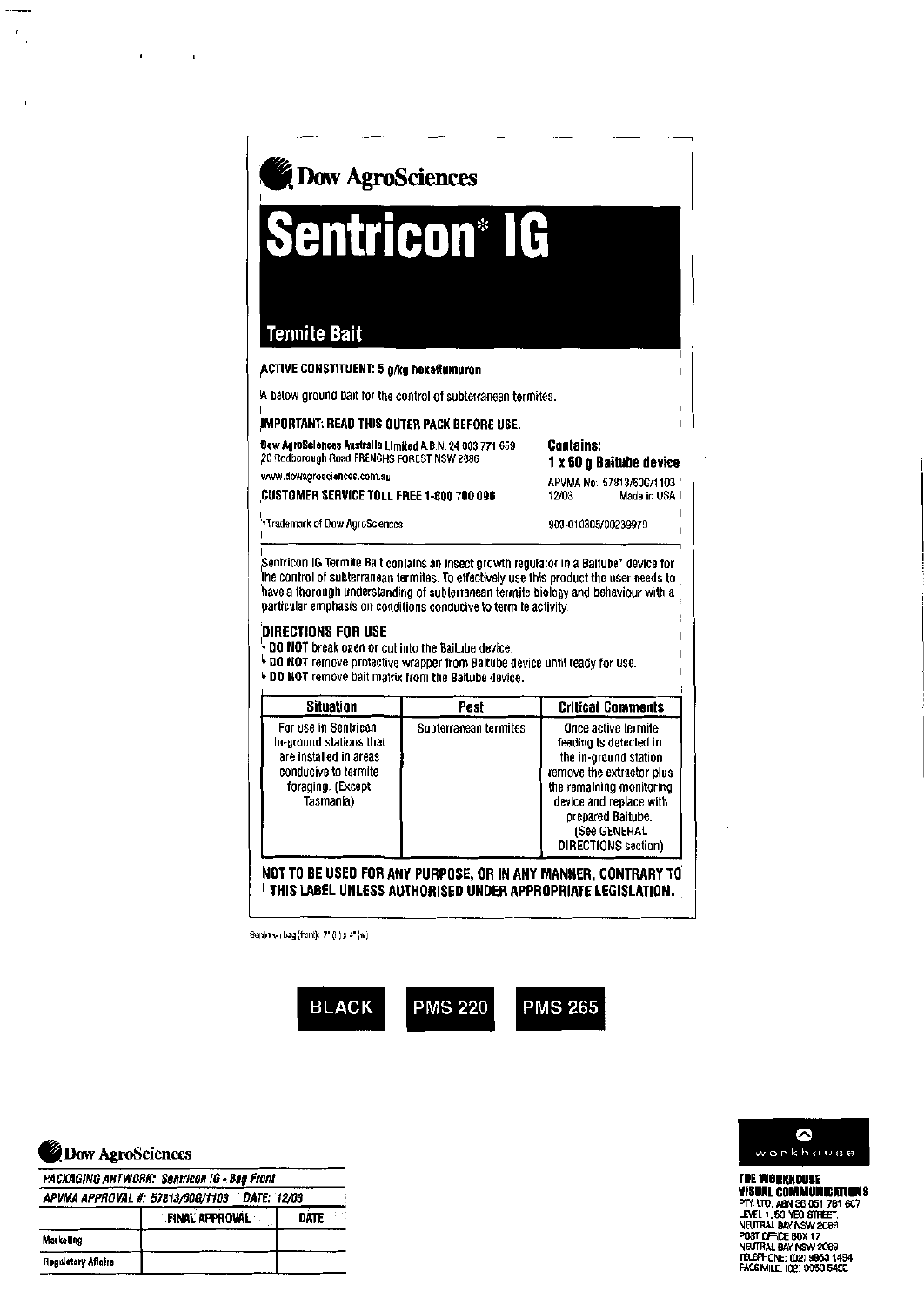| <b>GENERAL DIRECTIONS</b>                                                                                                                                                                                                                                                                                                                                                                                                                                                                                                                                                                                                             |  |
|---------------------------------------------------------------------------------------------------------------------------------------------------------------------------------------------------------------------------------------------------------------------------------------------------------------------------------------------------------------------------------------------------------------------------------------------------------------------------------------------------------------------------------------------------------------------------------------------------------------------------------------|--|
| Sentricon IG Termite Bait must remain in place while termites are feeding. Monitor in-<br>ground stations every 2 to 6 weeks and gently replace the Baitube device with a new<br>one just bafore it is fully consumed. Replace with new monitoring devices if feeding<br>has not been observed for 2 consecutive monitoring visits (generally 2 months) and<br>resume periodic monitoring of in-ground stations.<br>Before use it is essential to read the current Sentricon Technical Manual available<br>from a Dow AgroSciences Customer Service Representative, or our website.                                                   |  |
| Preparation of the Baitube device before use<br>Place unopened Baitube in a shallow dish containing 100-150 mL of water. While<br>wearing latex disposable gloves, remove the yellow outer cover from the Baitube<br>while holding it submerged, allowing water to penetrate the slots and wet the matrix<br>to a dough like consistency. Remove the Baltube lid, then insert the Baitube into the<br>awaiting in-ground station. Carefully pour any excess water into the Baitube and<br>replace the lid loosely. Close in-ground station.<br>Place plastic outer cover in a plastic ban for disposal at a local authority landfill. |  |
| PROTECTION OF WILDLIFE, FISH, CRUSTACEANS AND ENVIRONMENT.<br>This product is very highly toxic to aquatic invertebrates. DO NOT contaminate<br>streams, rivers or waterways with the chemical or used containers.                                                                                                                                                                                                                                                                                                                                                                                                                    |  |
| STORAGE AND DISPOSAL<br>[Store in the closed, original container in a dry, cool, well ventilated area, out of direct if<br>suntight. Used Baitube devices may be disposed of at a local authority landfill. Do not j<br>burn empty containers or product.                                                                                                                                                                                                                                                                                                                                                                             |  |
| <b>ISPILLS</b><br>Sweep up material and contain in refuse vesset for disposal. Prevent entry of spilled,<br>material into drains or waterways. Bury swept up material at a local authority landfill<br>that does not burn its refuse. In some States, wastes can only be buried at a<br>licensed landfill.                                                                                                                                                                                                                                                                                                                            |  |
| <b>MATERIAL SAFETY DATA SHEET</b><br>Additional information is listed on the Material Safety Data Sheet for Sentricon IG<br>Termite Bait which is available from Dow AgroSciences on request. Call Customer<br>'Service Tall Free on 1-800 700 096.                                                                                                                                                                                                                                                                                                                                                                                   |  |
| NOTICE<br>Seller warrants that the product conforms to its chemical description and is<br>reasonably fit for the purposes stated on the label when used in accordance with<br>directions under normal conditions of use. No warranty of merchantability or fitness,<br>for a particular purpose, express or implied, extends to the use of the product<br>contrary to label instructions or under off-label permits not endorsed by Dow<br>'AgroSciences, or under abnormal conditions,                                                                                                                                               |  |
| <b>EMERGENCY RESPONSE (All Hours)</b><br>RING FROM ANYWHERE IN AUSTRALIA<br>Ļ<br>1-800 033 882<br>I<br>(LOCAL CALL FEE ONLY)<br>ı                                                                                                                                                                                                                                                                                                                                                                                                                                                                                                     |  |
| IN A TRANSPORT EMERGENCY ONLY<br><b>DIAL 000</b>                                                                                                                                                                                                                                                                                                                                                                                                                                                                                                                                                                                      |  |
| FOR POLICE OR FIRE BRIGADE                                                                                                                                                                                                                                                                                                                                                                                                                                                                                                                                                                                                            |  |

Sentricon bag (front): 7" (h) x 4" (w)

**BLACK** 



 $\mathbf{r}^{\prime}$ 

 $\sim 10^{11}$  km  $^{-1}$ 

PACKAGING ARTWORK: Sentricon IG - Bag Back APVMA APPROVAL #: 57813/606/1103 DATE: 12/03

| A URA ALLOWER 4, UIDRUGGELIGO<br>.<br>. |                       |      |  |
|-----------------------------------------|-----------------------|------|--|
|                                         | <b>FINAL APPROVAL</b> | DATE |  |
| Marketing                               |                       |      |  |
| <b>Regulatory Affairs</b>               |                       |      |  |



**THE WORKLUGGE<br>
THE WORKLUGGE<br>
PIX. LTD. ABN 36 055 781 607<br>
LEVEL 1, 50 YEO STREET,<br>
NEUTRAL BAY NSW 2089<br>
POST OFFICE BOX 17<br>
POST OFFICE BOX 17<br>
TELEVHONE: (02) 9963 1494<br>
FACSIMILE: (02) 9963 1494<br>
FACSIMILE: (02) 9963**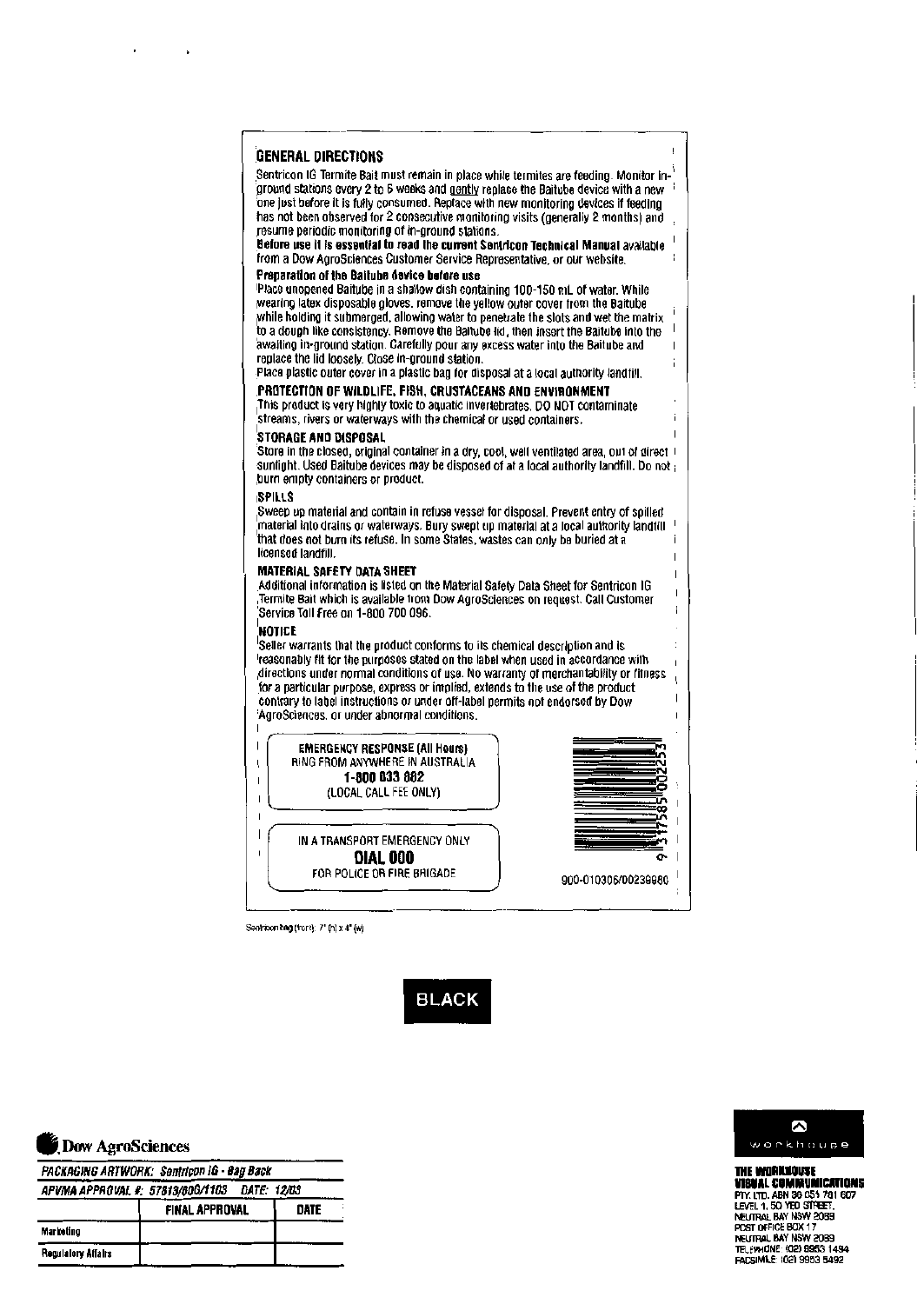





J.

 $\sim$   $\sim$ 

PACKAGING ARTWORK: Sentricon IG - label

|                    | <b>FINAL APPROVAL</b> | DATE |
|--------------------|-----------------------|------|
| Marketing          |                       |      |
| Regulatory Affairs |                       |      |



THE WORKHOUSE **THE WORKWOUSE**<br>**PINS BLOOMMUNICATIONS**<br>PIN: LTD. ABN 38 D51 781 607<br>LEVEL 1, 50 YEO STREET,<br>NEUTRAL BAY NSW 2089<br>NEUTRAL BAY NSW 2089<br>TELEPHONE: (02) 9953 1494<br>FACSIMILE: (02) 9953 1494<br>FACSIMILE: (02) 9953 1494